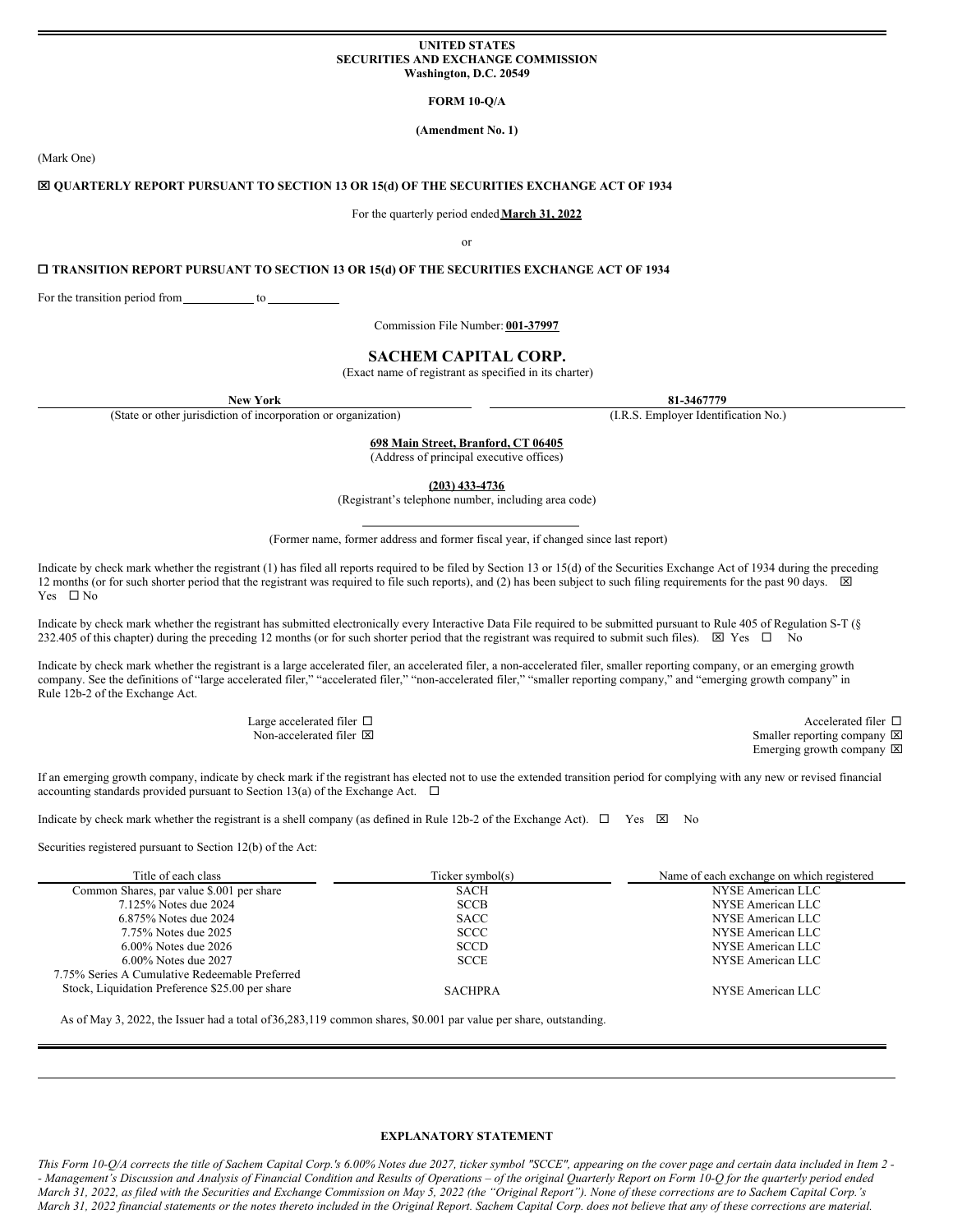Nevertheless, the company feels obliged to make the necessary corrections. For ease of reference, the changes to Item 2 are as follows (the erroneous information is indicted by *a strikethrough and the corrected information appears in red):*

1. Page 21 of the Original Report, second sentence of the fifth paragraph (Unfunded Commitments): At March 31, 2022, our mortgage loan portfolio included 204 loans with future funding obligations, in the aggregate principal amount of approximately \$115.4 million, compared to  $\frac{129}{130}$  loans in the aggregate principal amount of approximately \$23.5 million at March 31, 2021.

As amended, this sentence is the second sentence of the sixth paragraph on page 3 of this Form 10-Q/A.

2. Page 26 of the Original Report, the fourth paragraph under the heading "Liquidity and Capital Resources": Total shareholders' equity at March 31, 2022 was approximately \$199.4 million compared to approximately \$180.1 million at December 31, 2021, an increase of approximately \$19.3 million. This increase was due primarily to net proceeds of \$15.5 million from the sale of common shares and our net income attributable to common shareholders of approximately \$4.5 million \$3.4 million.

As amended, this paragraph is the fourth paragraph on page 8 of this Form 10-Q/A.

3. Page 26 of the Original Report, the fifth paragraph under the heading "Liquidity and Capital Resources": Net cash provided by operating activities for the three months ended March 31, 2022 was approximately \$7.8 million \$7.6 million compared to approximately \$2.8 million for same 2021 period. For the 2022 period net cash provided by operating activities consisted primarily of net income of approximately \$5.4 million \$4.4 million, amortization of deferred financing costs and bond discount of \$469,000, an impairment loss of \$261,000, a loss on the sale of marketable securities of \$154,000, unrealized loss on investment securities of approximately \$1.1 million, and increases in advances from borrowers of approximately \$1.6 million, deferred revenue of \$233,000 and accrued interest of \$122,000, offset by increases in interest and fees receivable of \$294,000 \$396,000, other receivables of \$211,000 and due from borrowers of \$171,000 \$292,000. For the 2021 period net cash provided by operating activities consisted primarily of net income of \$2.2 million, amortization of deferred financing costs and bond discount of \$244,000, a loss on the sale of investment securities of \$129,000, and increases in accounts payable and accrued expenses of \$164,000, deferred revenue of \$85,000 and advances from borrowers of \$873,000, offset by an increase in interest and fees receivable of \$63,000, other receivables of \$346,000, due from borrowers of \$499,000 and prepaid expenses of \$102,000.

As amended, this paragraph is the fifth paragraph on page 8 of this Form 10-Q/A.

4. Page 26 of the Original Report, the sixth paragraph under the heading "Liquidity and Capital Resources": Net cash used for investing activities for the three months ended March 31, 2022 was approximately \$48.7 million \$48.4 million compared to approximately \$2.1 million for the comparable 2021 period. For the 2022 period, net cash used for investing activities consisted primarily of purchases of investment securities of approximately \$27.5 million, purchases of interests in investment partnerships of approximately \$11.4 million and principal disbursements for mortgages receivable of approximately \$88.7 million, offset by principal collections on mortgages receivable of approximately \$27.3 million \$27.1 million, proceeds from the sale of investment securities and proceeds from the sale of real estate owned of \$623,000. For the 2021 period, net cash used for investing activities consisted primarily of principal disbursements for mortgages receivable of approximately \$31.7 million, purchase of an interest in investment partnership of approximately \$1.8 million, purchase of investment securities of approximately \$22.8 million, offset by principal collections on mortgages receivable of approximately \$30.5 million and proceeds from the sale of investment securities of approximately \$23.6 million.

As amended, this paragraph is the first paragraph on page 9 of this Form 10-Q/A.

Except as described above, this Form 10-Q/A does not amend any other disclosure contained in the Original Report and does not reflect events occurring after the filing of the *Original Report.*

i

As amended, Item 2 -- Management's Discussion and Analysis of Financial Condition and Results of Operations, is included, in its entirety, in this Form 10-Q/A.

# **Item 2. MANAGEMENT'S DISCUSSION AND ANALYSIS OF FINANCIAL CONDITION AND RESULTS OF OPERATIONS**

The following discussion of the financial condition and results of operations should be read in conjunction with the financial statements and the notes to those statements included elsewhere in this report. Certain statements in this discussion and elsewhere in this report constitute forward-looking statements, within the meaning of section 21E of the Exchange Act, that involve risks and uncertainties. The actual results may differ materially from those anticipated in these forward-looking statements.

# **Company Overview**

We are a Connecticut-based real estate finance company that specializes in originating, underwriting, funding, servicing and managing a portfolio of short-term (i.e., three years or less) loans secured by first mortgage liens on real property. From our inception in December 2010, through our initial public offering, in February 2017, we operated as a limited liability company. On February 9, 2017, we completed our initial public offering (the "IPO"), the primary purpose of which was to raise equity capital to fund mortgage loans and expand our mortgage loan portfolio and to diversify our ownership so that we could qualify, for federal income tax purposes, as a real estate investment trust, or REIT. We believe that, since consummation of the IPO, we meet all the requirements to qualify as a REIT for federal income tax purposes and elected to be taxed as a REIT beginning with our 2017 tax year. As a REIT, we are entitled to claim deductions for distributions of taxable income to our shareholders thereby eliminating any corporate tax on such taxable income. Any taxable income not distributed to shareholders is subject to tax at the regular corporate tax rates and may also be subject to a 4% excise tax to the extent it exceeds 10% of our total taxable income. To maintain our qualification as a REIT, we are required to distribute each year at least 90% of our taxable income. As a REIT, we may also be subject to federal excise taxes and state taxes.

## **Review of the First Quarter and Outlook for Balance of Year**

Compared to the first quarter of 2021, revenue increased 80.3%, net income attributable to common shareholders increased 57.1%, and earnings per share remained unchanged at \$0.10 per share. The revenue increase was directly related to the growth in our lending activities, reflected in our interest income which had an increase of 87.8% and our origination fees that had an increase of 216.5%. The increase in revenue was partly offset by a 68.6% increase in operating costs and expenses. The increase in operating expenses is mainly attributable to a 58.2% increase in interest and amortization of deferred financing costs and an 67.9% increase in compensation and related expenses. The increase in compensation expense is mainly attributable to the addition of a Chief Investment Officer in April 2021 as well as additional support staff in our operations and finance teams, positions that are part of our long-term growth strategy. Mortgages receivable increased by 125.6% compared to March 31, 2021, while cash and cash equivalents increased 215.4%. The increase in both mortgages receivable and cash and cash equivalents were primarily due to increase in lending and two public note offerings, a preferred stock offering and our at-the-market offerings.

Our primary business objective for 2022 remains to grow our loan portfolio while protecting and preserving capital in a manner that provides for attractive riskadjusted returns to our shareholders over the long term principally through dividends. We intend to achieve this objective by accelerating profitable growth and driving operational excellence. To accelerate profitable growth, we will continue to focus on selectively originating, managing, and servicing a portfolio of first mortgage real estate loans designed to generate attractive risk-adjusted returns across a variety of market conditions and economic cycles. We are also targeting larger-value commercial loans with strong, experienced sponsors. To drive operational excellence, we have embarked on a broad change management initiative to review, assess, and upgrade — or transform if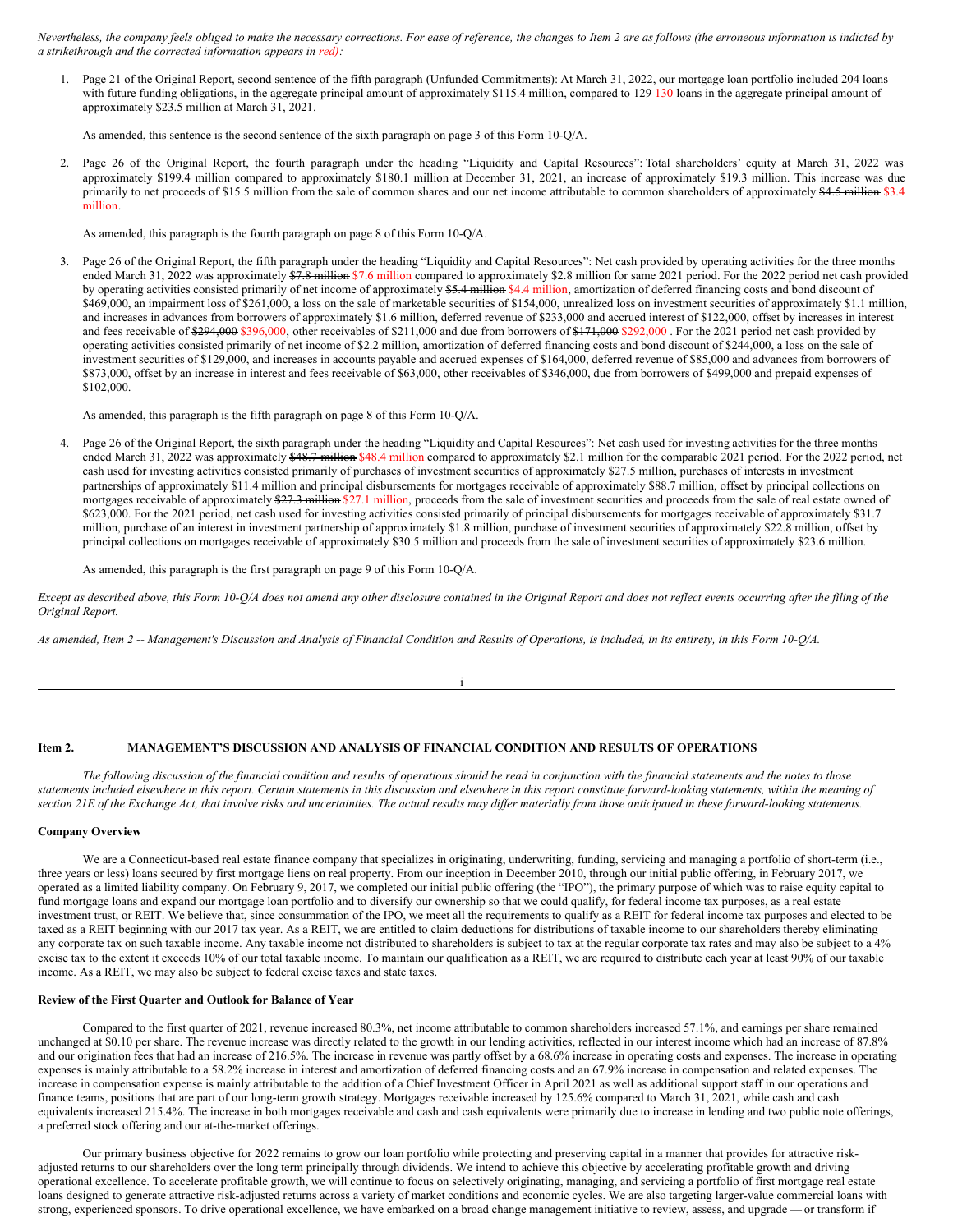necessary — our existing operational processes, from workflows and employee roles/responsibilities to decision trees and data collection procedures and forms. To that end, in the third quarter of 2021 we rolled out a new underwriting model that automated the production of our loan documentation — term sheets, proof of funds, etc. The automation allows for more accurate and timely processing of loan applications, thus increasing loan production while keeping our employee headcount down. In addition, we have begun to focus on developing relationships with larger scale wholesale brokers, furthering our efforts to attract larger borrowers with better credit quality. We believe that our ability to react quickly to the needs of borrowers, our flexibility in terms of structuring loans to meet the needs of borrowers, our knowledge of the primary real estate markets we lend in, our expertise in "hard money" lending and our focus on newly originated first mortgage loans, should enable us to achieve our primary objective. Nevertheless, we remain flexible to take advantage of other real estate opportunities that may arise from time to time, whether they relate to the mortgage market or to direct or indirect investments in real estate.

Our strategy to achieve this objective also includes the following:

- · capitalize on opportunities created by the long-term structural changes in the real estate lending market and the continuing lack of liquidity in the commercial and investment real estate markets;
- take advantage of the prevailing economic environment and current economic, political and social trends that may impact real estate lending, as well as the outlook for real estate in general and particular asset classes;
- · remain flexible to capitalize on changing sets of investment opportunities that may be present in the various points of an economic cycle;
- increase the size and quality of our mortgage loans and expand our geographic footprint to reduce our exposure to adverse market conditions that have a disproportionate impact on a single asset class or geographic area;
- maintain our status as a publicly-held company, subject to the reporting requirements of the Exchange Act, which gives us immediate access to the public markets for much-needed capital; and
- · operate to qualify as a REIT and for an exemption from registration under the Investment Company Act of 1940, as amended.

We expect 2022 to be a challenging year due to the following factors:

*COVID-19.* The novel corona virus known as COVID-19 remains a concern as the risk of new variants and the attendant personal and economic disruption is still prevalent. In terms of dealing with COVID-19, keeping our workforce healthy and safe is our number one priority and we are following the updated guidelines and recommendations issued by the State of Connecticut and Centers for Disease Control. We continue to encourage employees to stay home when sick and encourage working from home when possible. In the event of a positive COVID-19 test result, employees are expected to inform management immediately and follow state testing and contact tracing protocols. To mitigate the risk of office closure and to ensure business continuity, our employees are equipped so they can seamlessly work remotely. This remote work set-up has proven to be effective since, at times during the pandemic, employees had to self-isolate based on their own health condition or that of an immediate family member. While loan processing and funding may have been marginally delayed, there was no material adverse impact to the service levels we provided our borrowers. In the event we are forced to close our physical office, it is likely to have some adverse impact on our operations. For example, the underwriting process would continue to function but would take longer to complete without immediate access to background and credit profiles. Loan committee meetings would continue to be held virtually (as they are under normal conditions) but the loan approval process may incur delay or not be as thorough and efficient as in the past. In addition, we may not be able to meet with borrowers or potential borrowers, including physical property inspections, which could adversely impact our ability to service our loans, monitor compliance and originate new loans. Finally, the filing of loan documents with the various recording offices may be delayed.

*Interest rate compression.* For the three months ended March 31, 2022 and 2021, the yield on our mortgage loan portfolio was 11.30% and 11.73%, respectively. (For this purpose, yield only takes into account the stated interest rate on the mortgage note adjusted to the default rate, if applicable.) We believe the interest rate compression will continue to be a factor in 2022, particularly as the Federal Reserve Board has begun to increase interest rates, thereby increasing borrowing costs and the cost of capital. This will have a direct impact on our future borrowing costs and on the amounts we borrow under the Churchill Facility (described below), the Wells Fargo Loan (described below) and the NHB Mortgage (described below), all of which are adjustable rate products. We seek to mitigate some of the risk associated with rising rates by limiting the term of most new loans to one year. The interest rates we charge on our loans are subject to a variety of factors including competition (see below) and consumer reluctance due to inflation and general economic conditions. If we cannot increase the rates on our loans, the spread between our cost of capital and what we earn on that capital will be reduced, which would adversely impact our income. On the other hand, since the interest rate on a portion of our outstanding indebtedness is fixed, we have reduced the risk of interest rate compression if interest rates increase. That will enable us to continue to focus on growth and building market share rather than short-term profits and cash flow.

 $\mathfrak{D}$ 

*Geopolitical concerns.* The Russian Ukrainian war has caused market volatility, spikes in commodity prices, supply chain interruptions, heightened cybersecurity concerns and general concerns that it might lead to unconventional warfare. The true ramifications of this conflict and their impact on the markets and our business are not fully known at this time. Our business is purely domestic, but we are impacted by market volatility and cybersecurity is a concern for all businesses.

*Increased competition*. In the past, our primary competitors were other non-bank real estate finance companies (similar to Sachem Capital Corp.) and banks and other financial institutions. Our principal competitive advantages included our size and our ability to address the needs of borrowers in terms of timing and structuring loan transactions. More recently, we are encountering competition from private equity funds, hedge funds and other specialty finance entities funded by investment banks, asset managers, private equity funds and hedge funds. Clearly, the primary driver for these new market participants is the need to generate yield. They are well-funded and aggressive in terms of pricing. Competition is becoming more of a factor as we implement our strategy to focus on larger loans and more sophisticated borrowers.

*Borrower expectations.* The new competitive landscape is shifting the negotiating leverage in favor of borrowers. As borrowers have more choices, they are demanding better terms. This is particularly true as we focus more on larger loans and borrowers with better credit histories.

*Property value fluctuations.* We remain aware of property value market cycles and utilize a dashboard of indicators to track property value trends. Our response to this development would be to adhere to our underwriting guidelines and aggressively enforce our rights when loans go into default. By judiciously relying on our dashboard of leading indicators and continuing to make decisions in a sound and proper manner, we see no reason to expect any significant negative outcome regarding our business operations and growth. Some of our indicators within our dashboard are interest rate changes impacting mortgage rates, days-on-market, pending sales, NAHB's Housing Market Index and the Senior Loan Officer Opinion Survey.

*Increased operating expenses.* Our operating expenses for the three months ended March 31, 2022 are significantly higher than they were in the same period in 2021 due to our higher debt load, increased headcount, and increased loan volume. In addition, our compensation expense has increased as we hired new personnel and increased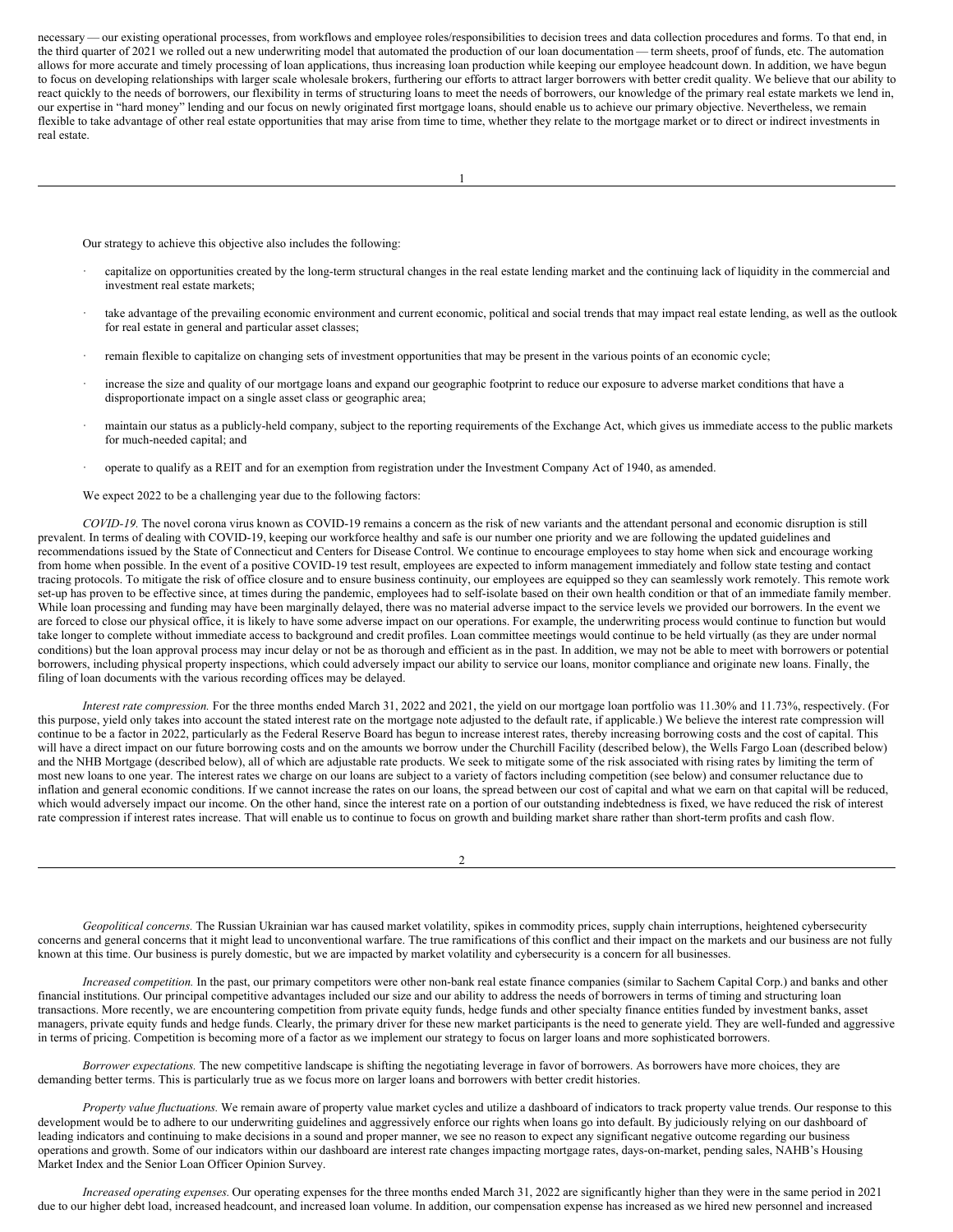## salaries of existing employees to administer a larger loan portfolio and more complex loan transactions.

*Unfunded commitments.* Most of our loans are funded in full at closing. However, where all or a portion of the loan proceeds are to be used to fund the costs of renovating or constructing improvements on the property, only a portion of the loan may be funded at closing. At March 31, 2022, our mortgage loan portfolio included 204 loans with future funding obligations, in the aggregate principal amount of approximately \$115.4 million, compared to 130 loans in the aggregate principal amount of approximately \$23.5 million at March 31, 2021. The increase is due to an increase in construction loan originations, a large portion of which is in the Florida market. Advances under these loans are funded against requests supported by all required documentation (including lien waivers) as and when needed to pay contractors and other costs of construction. In order to deal with these obligations, we are compelled to maintain higher cash balances, which could adversely impact our financial performance.

Despite the challenges we faced in 2021, the changing dynamics of the real estate finance marketplace, supply chain disruptions, and the impact of COVID-19, we continue to believe in the viability of our business model. We believe that there continues to be a significant market opportunity for a well-capitalized "hard money" lender to originate attractively priced loans to small- and mid-scale real estate developers with good collateral, particularly in markets where, traditionally, real estate values are stable and substandard properties are improved, rehabilitated, and renovated as well as under-developed markets that are experiencing rapid growth due to population shifts. We also believe developers will prefer to borrow from us rather than other lending sources because of flexibility in structuring loans to suit their needs, our lending criteria, which places greater emphasis on the value of the collateral rather than the property cash flow or credit of the borrower, and our ability to close quickly. Our goal is, and has always been, to continue to grow our mortgage loan portfolio and increase our loan profitability, while at the same time maintain or improve on our existing underwriting and loan criteria.

#### *Financing Strategy Overview*

To continue to grow our business, we must increase the size of our loan portfolio, which requires that we use our existing working capital to fund new loans and raise additional capital either by selling shares of our capital stock or by incurring additional indebtedness. Although we have no pre-set guidelines in terms of leverage ratio, the amount of leverage we will deploy will depend on our assessment of a variety of factors, which may include the liquidity of the real estate market in which most of our collateral is located, employment rates, general economic conditions, the cost of funds relative to the yield curve, the potential for losses and extension risk in our portfolio, the gap between the duration of our assets and liabilities, our opinion regarding the creditworthiness of our borrowers, the value of the collateral underlying our portfolio, and our outlook for interest rates and property values. At March 31, 2022, debt represented approximately 55.5% of our total capital compared to 63.0% at March 31, 2021. To prudently grow the business and satisfy the tax requirement to distribute 90% of our taxable income, we expect to maintain our current level of debt and look to reduce our cost of capital. We intend to continue to leverage our portfolio for the sole purpose of financing our portfolio and not for speculating on changes in interest rates, particularly while interest rates remain low.

As of March 31, 2022, we had five series of unsecured unsubordinated notes outstanding, having an aggregate outstanding principal balance of \$216.3 million (collectively, the "Notes") all of which rank equally in right of payment with all of our existing and future senior unsecured and unsubordinated indebtedness and are effectively subordinated in right of payment to all existing and future secured indebtedness (including indebtedness that is initially unsecured to which we subsequently grant a security interest) and structurally subordinated to all existing and future indebtedness of our subsidiaries. Interest on each series of notes is payable quarterly in arrears on each March 30, June 30, September 30 and December 30 of each year they are outstanding and, except as noted below, each series can be prepaid beginning on the second anniversary of its date of issuance.

- · \$50,000,000 aggregate original principal amount, issued March 9, 2022, bearing interest at the rate of 6.00% per annum and maturing on March 30, 2027 (the "2027 Notes") and which trade on the NYSE American under the symbol SCCE;
- · \$51,750,000 aggregate original principal amount, issued December 20, 2021, bearing interest at the rate of 6.00% per annum and maturing on December 30, 2026 (the "2026 Notes") and which trade on the NYSE American under the symbol SCCD;
- · \$56,363,750 aggregate original principal amount, of which approximately \$14.4 million was issued September 4, 2020, \$14.0 million was issued October 23, 2020 and \$28.0 million was issued December 22, 2020, bearing interest at the rate of 7.75% per annum and maturing on September 30, 2025 (the "2025 Notes") and which trade on the NYSE American under the symbol SCCC. The 2025 Notes are prepayable beginning on September 4, 2022;
- · \$34,500,000 aggregate original principal amount, issued November 7, 2019, bearing interest at the rate of 6.875% per annum and maturing on December 30, 2024 (the "December 2024 Notes") and which trade on the NYSE American under the symbol SACC; and
- \$23,663,000 aggregate original principal amount, issued June 25, 2019, bearing interest at the rate of 7.125% per annum and maturing on June 30, 2024 (the "June 2024 Notes") and which trade on the NYSE American under the symbol SCCB.

Each series of Notes was issued pursuant to the Indenture, dated June 21, 2019, and a supplement thereto, which provides for the form and terms, including default provisions and cures, applicable to each series. All five series of Notes are subject to (i) "Defeasance," which means that, by depositing with a trustee an amount of cash and/or government securities sufficient to pay all principal and interest, if any, on such notes when due and satisfying any additional conditions required under the Indenture, we will be deemed to have been discharged from our obligations under such notes and (ii) an "Asset Coverage Ratio" requirement pursuant to which we may not (x) pay any dividends or make distributions in excess of 90% of our taxable income, (y) incur any indebtedness or (z) purchase any shares of our capital stock unless we have an "Asset Coverage Ratio" of at least 150% after giving effect to the payment of such dividend, the making of such distribution or the incurrence of such indebtedness. "Asset Coverage Ratio" means the ratio (expressed as a percentage) of the value of our total assets relative to the aggregate amount of its indebtedness.

4

Under the terms of the Indenture, we may, at our option, at any time and from time to time, on or after June 30, 2021, in the case of the June 2024 Notes, November 7, 2021, in the case of the December 2024 Notes, September 4, 2022, in the case of the 2025 Notes, December 20, 2023, in the case of the 2026 Notes, and March 9, 2024, in the case of the 2027 Notes, redeem such notes, in whole or in part, at a redemption price equal to 100% of the outstanding principal amount thereof plus accrued and unpaid interest to, but excluding, the date fixed for redemption. On and after any redemption date, interest will cease to accrue on the redeemed notes.

Our secured indebtedness includes the Churchill Facility, the Wells Fargo Loan and the NHB Mortgage (each as described below).

On July 21, 2021, we consummated a \$200 million facility (the "Churchill Facility") with Churchill MRA Funding I LLC ("Churchill"). Under the terms of the Churchill Facility, we have the right, but not the obligation, to sell mortgage loans to Churchill, and Churchill has the right, but not the obligation, to purchase those loans. In addition, we have the right and, in some instances the obligation, to repurchase those loans from Churchill. The amount that Churchill will pay for each mortgage loan it purchases will vary based on the attributes of the loan and various other circumstances but generally will not exceed 70% of the unpaid principal balance purchased. The repurchase price is calculated by applying an interest factor, as defined, to the purchase price of the mortgage loan. We also granted Churchill a first priority security interest on the mortgage loans sold to Churchill to secure our repurchase obligation. The cost of capital under the Churchill Facility is equal to the sum of (a) the greater of (i) 0.25% and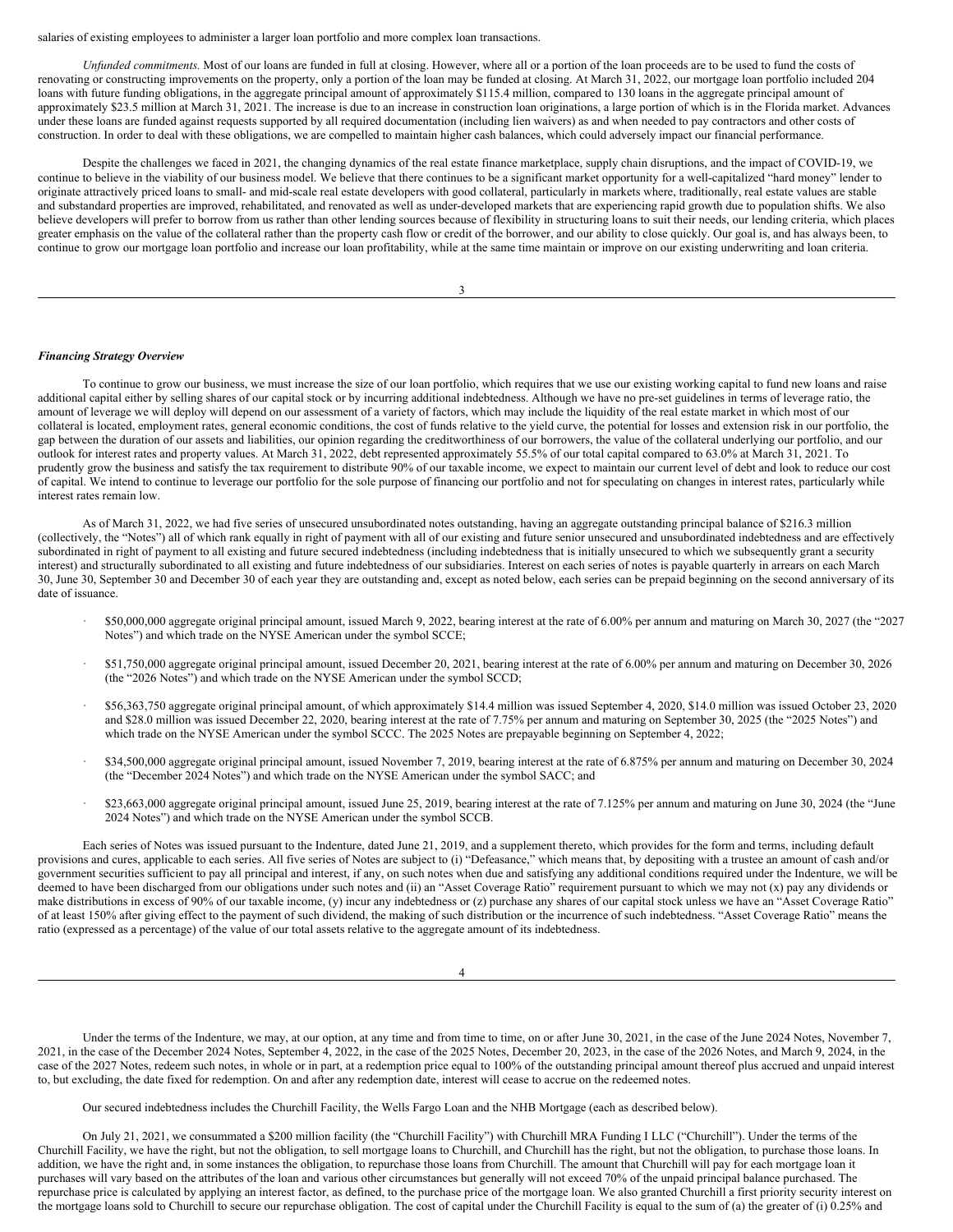(ii) the 30-day LIBOR plus (b) 3% - 4%, depending on the aggregate principal amount of the mortgage loans held by Churchill at that time. Our obligations under the Churchill Facility are secured by a lien on the mortgage loans sold to Churchill. (After the 30-day LIBOR is phased out a new benchmark rate, determined by Churchill, will be used instead.) The Churchill Facility is also subject to various terms and conditions, including representations and warranties, covenants and agreements typically found in these types of financing arrangements, including a covenant that prohibits us from (A) (i) paying any dividend or make any distribution in excess of 90% of our taxable income, (ii) incurring any indebtedness or (iii) purchasing any shares of our capital stock, unless, in any case, we have an asset coverage ratio of at least 150%; and (B) have unencumbered cash and cash equivalents in an amount equal to or greater than 2.50% of the amount of our repurchase obligations. Churchill has the right to terminate the Churchill Facility at any time upon 180 days prior notice to us. At such time, we have an additional 180 days after termination to repurchase all the mortgage loans held by Churchill. We believe the Churchill Facility gives us the ability to raise capital as needed at a relatively low rate. It also gives us the flexibility to seek other sources of funding. At March 31, 2022, the amount outstanding under the Churchill Facility was approximately \$26.9 million, which amount was accruing interest of an effective rate of 4.70% per annum.

In 2020, we established a margin loan account with Wells Fargo that allows us to borrow against our investment securities portfolio (the "Wells Fargo Loan"). The Wells Fargo Loan is secured by our portfolio of short-term securities, had a balance of approximately \$23.3 million at March 31, 2022. The outstanding balance on this loan bears interest at a rate equal to 1.75% below the prime rate. The interest rate at March 31, 2022 was 1.75%.

In 2021, we obtained a new adjustable-rate mortgage loan from New Haven Bank for up to a maximum principal amount of \$1.4 million (the "NHB Mortgage") of which \$750,000 is outstanding as of December 31, 2021. The purpose of the NHB Mortgage is to fund the cost of our acquisition and renovation of the property located at 568 East Main Street, Branford, Connecticut, which, once renovated, will become our new corporate headquarters. The balance of the NHB Mortgage will be funded when those renovations are completed. The NHB Mortgage accrues interest at an initial rate of 3.75% per annum for the first 72 months and is due and payable in full on December 1, 2037. During the first 12 months, from December 1, 2021 to November 30, 2022, only interest will be due and payable. Beginning on December 1, 2022 and through December 1, 2037 (the "Amortization Period"), principal and interest will be due and payable on a monthly basis. All payments under the NHB Mortgage are amortized based on a 20-year amortization schedule. The interest rate will be adjusted on each fifth anniversary of the commencement of the Amortization Period to the then published 5-year Federal Home Loan Bank of Boston Classic Advance Rate, plus 2.60%. The NHB Mortgage is a non-recourse loan, secured by a first mortgage lien on 698 Main Street, Branford, Connecticut, our current corporate headquarters, and 568 East Main Street, Branford, Connecticut. Once the NHB Mortgage is fully funded, the mortgage lien on 698 Main Street will be released.

In addition to the foregoing, in June 2021 and July 2021, we raised aggregate net proceeds of approximately \$45.5 million (after deducting underwriting discounts and commissions and offering expenses) from the sale of 1,903,000 shares of our Series A Preferred Stock in a firm commitment underwritten public offering at a public offering price of \$25.00 per share, equal to the liquidation preference. The Series A Preferred Stock is listed on the NYSE American and began trading under the symbol "SACHPRA" on July 6, 2021.

5

Finally, from time-to-time we raise capital by selling our common shares in various at-the market offerings. During the three months ended March 31, 2022, we sold an aggregate of 2,730,725 common shares pursuant to an at-the-market offering for which we realized aggregate net proceeds of approximately \$15.5 million.

## *REIT Qualification*

We believe that we have qualified as a REIT since the consummation of the IPO and that it is in the best interests of our shareholders that we operate as a REIT. We made the election to be taxed as a REIT beginning with our 2017 tax year. As a REIT, we are required to distribute at least 90% of our taxable income to our shareholders on an annual basis. We cannot assure you that we will be able to maintain REIT status.

Our qualification as a REIT depends on our ability to meet on a continuing basis, through actual investment and operating results, various complex requirements under the Internal Revenue Code of 1986, as amended, relating to, among other things, the sources of our gross income, the composition and values of our assets, our compliance with the distribution requirements applicable to REITs and the diversity of ownership of our outstanding common shares. We cannot assure you that we will be able to maintain our qualification as a REIT.

So long as we qualify as a REIT, we, generally, will not be subject to U.S. federal income tax on our taxable income that we distribute currently to our shareholders. If we fail to qualify as a REIT in any taxable year and do not qualify for certain statutory relief provisions, we will be subject to U.S. federal income tax at regular corporate income tax rates and may be precluded from electing to be treated as a REIT for four taxable years following the year during which we lose our REIT qualification. Even if we qualify for taxation as a REIT, we may be subject to certain U.S. federal, state and local taxes on our income.

#### *Emerging Growth Company Status*

We are an "emerging growth company," as defined in the JOBS Act, and, for as long as we continue to be an emerging growth company, we may choose to take advantage of exemptions from various reporting requirements not applicable to other public companies but applicable to emerging growth companies, including, but not limited to, not being required to have our independent registered public accounting firm audit our internal control over financial reporting under Section 404 of the Sarbanes-Oxley Act, reduced disclosure obligations regarding executive compensation in our periodic reports and proxy statements and exemptions from the requirements of holding a nonbinding advisory vote on executive compensation and shareholder approval of any golden parachute payments not previously approved. As an emerging growth company, we can also delay adopting new or revised accounting standards until those standards apply to private companies. We intend to avail ourselves of these options. Once adopted, we must continue to report on that basis until we no longer qualify as an emerging growth company. We will cease to be an emerging growth company on December 31, 2022 and, accordingly, will no longer be exempt from the various reporting requirements. However, since we will still be a smaller reporting company, we will continue to be exempt from the independent auditor certification requirement under Section 404 of the Sarbanes-Oxley Act.

## *Critical Accounting Policies and Use of Estimates*

The preparation of financial statements in conformity with U.S. GAAP in the United States of America requires management to make estimates and assumptions that affect the reported amounts of assets and liabilities and disclosure of contingent assets and liabilities at the date of the financial statements and the reported amounts of revenues and expenses during the reporting period. We base our use of estimates on (a) a preset number of assumptions that consider past experience, (b) future projections and (c) general financial market conditions. Actual amounts could materially differ from those estimates.

Interest income from loans is recognized, as earned, over the loan period and origination fee revenue on commercial loans is amortized over the term of the respective note.

As an "emerging growth company," we intend to avail ourselves of the reduced disclosure requirements and extended transition periods for adopting new or revised accounting standards that would otherwise apply to us as a public reporting company. Once adopted, we must continue to report on that basis until we no longer qualify as an emerging growth company. As a result, our financial statements may not be comparable to those of other public reporting companies that either are not emerging growth companies or that are emerging growth companies but have opted not to avail themselves of the reduced disclosure requirements for emerging growth companies and investors may deem our securities a less attractive investment relative to those other companies, which could adversely affect our stock price.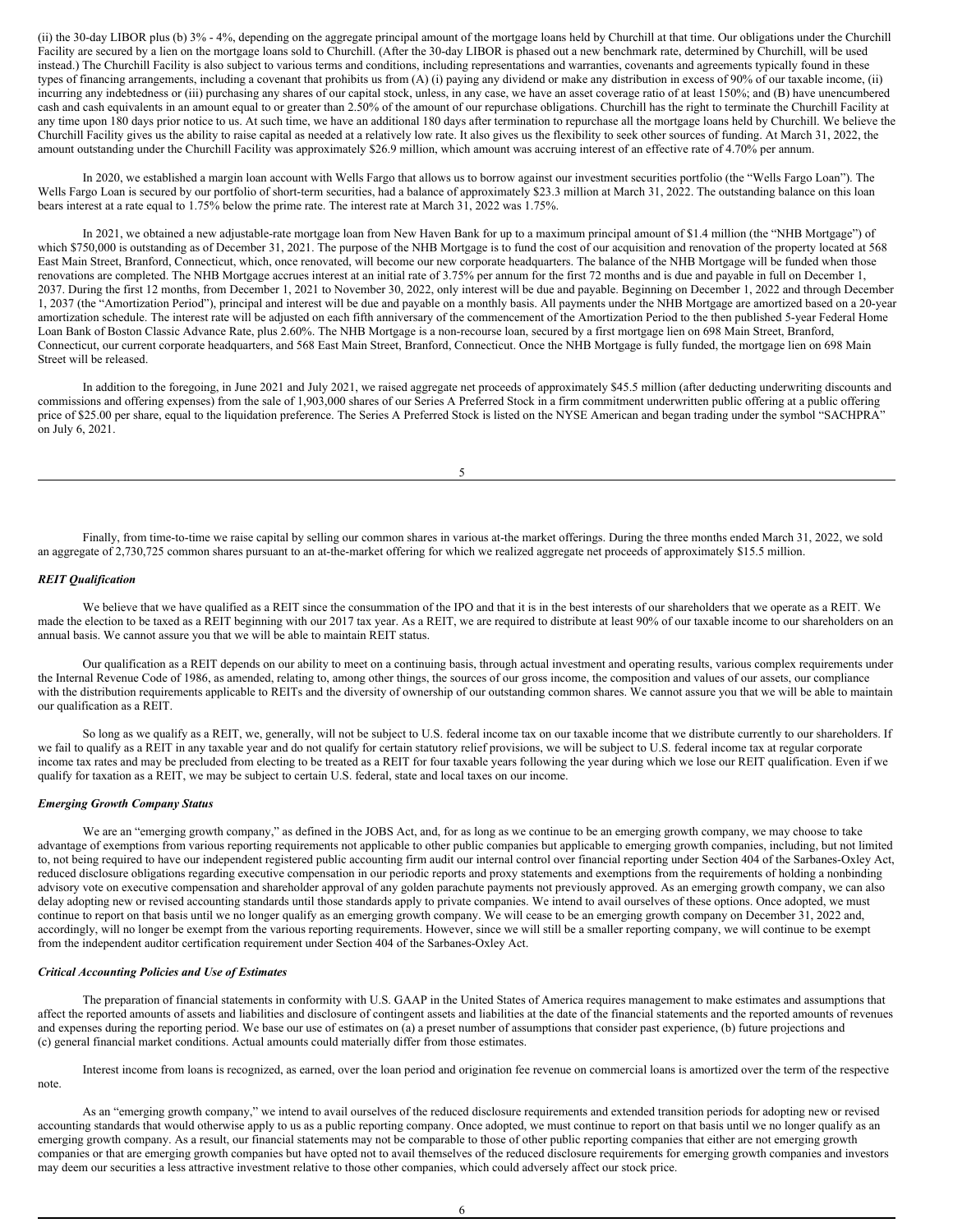#### **Results of Operations**

#### **Three months ended March 31, 2022 compared to three months ended March 31, 2021**

## *Total revenue*

Total revenue for the three months ended March 31, 2022 was approximately \$10.3 million compared to approximately \$5.7 million for the three months ended March 31, 2021, an increase of approximately \$4.6 million, or 80.3%. The increase in revenue is primarily attributable to an increase in our lending operations. For the 2022 period, interest income was approximately \$8.5 million compared to approximately \$4.5 million for the 2021 period, representing an increase of approximately \$4.0 million or 87.8%. Origination fees were approximately \$1.6 million compared to approximately \$517,000 for the 2021 period, representing an increase of approximately \$1.1 million or 216.5%. Other income was approximately \$610,000 for the 2022 period compared to approximately \$457,000 for the 2021 period, an increase of approximately \$153,000 or 33.5%, offset by unrealized losses on investment securities of approximately \$1.1 million compared to \$0 for the 2021 period.

#### *Operating costs and expenses*

Total operating costs and expenses for three months ended March 31, 2022 were approximately \$5.9 million compared to approximately \$3.5 million for the three months ended March 31, 2021, an increase of approximately 68.6%. The increase in operating costs and expenses is primarily attributable to the increase in our unsecured bond debt while growing our lending operations and for the reasons discussed hereinabove. In the 2022 period, interest and amortization of deferred financing costs was approximately \$3.9 million compared to approximately \$2.5 million in the same 2021 period, an increase of \$1.4 million or 58.2%. The balance of the increase in operating expenses was primarily attributable to (i) impairment loss, which increased approximately \$236,000, (ii) compensation, fees and taxes which increased approximately \$402,000, and (iii) general and administrative expenses which increased approximately \$242,000.

#### *Comprehensive income*

For the quarter ended March 31, 2022, we reported an unrealized gain on investment securities of approximately \$243,000 reflecting the decrease in prior unrealized losses since December 31, 2021. For the quarter ended March 31, 2021, we reported an unrealized loss on investment securities of approximately \$7,500 reflecting the decrease in the market value of such securities since December 31, 2020.

## *Net Income*

Net income attributable to common shareholders for the three months ended March 31, 2022 was approximately \$3.4 million, or \$0.10 per share, compared to approximately \$2.2 million, or \$0.10 per share for the three months ended March 31, 2021.

#### *Adjusted Earnings*

Adjusted earnings is calculated as net income attributable to common shareholders, prior to the effect unrealized gains (losses) on securities available-for-sale. Adjusted Earnings should be examined in conjunction with net income (loss) as shown in our statements of comprehensive income. Adjusted Earnings should not be considered as an alternative to net income (loss) (determined in accordance with generally accepted accounting principles in the United States of America ("GAAP)), or to cash flows from operating activities (determined in accordance with GAAP), as a measure of our liquidity, nor is Adjusted Earnings indicative of funds available to fund our cash needs or available for distribution to shareholders. Rather, Adjusted Earnings is an additional measure we use to analyze our business performance because it excludes the effects of certain non-cash charges that we believe are not necessarily indicative of our operating performance. It should be noted that our manner of calculating Adjusted Earnings may differ from the calculations of similarly-titled measures by other companies.

| I |  |  |  |
|---|--|--|--|

|                                                       | For the Period Ended March 31. |  |           |  |  |
|-------------------------------------------------------|--------------------------------|--|-----------|--|--|
|                                                       | 2022                           |  | 2021      |  |  |
| <b>Adjusted Earnings</b>                              |                                |  |           |  |  |
| Net income attributable to common shareholders        | 3.429.700                      |  | 2.183.101 |  |  |
| Add: Unrealized losses on investment securities       | 1.052.230                      |  |           |  |  |
| Adjusted earnings attributable to common shareholders | 4.481.930                      |  | 2,183,101 |  |  |

Adjusted earnings per share was \$0.13.

# **Liquidity and Capital Resources**

At March 31, 2022, cash and cash equivalents and investment securities totaled approximately \$93.4 million compared to approximately \$102.6 million at December 31, 2021. This decrease was reflected by an increase in mortgages receivable.

Total assets at March 31, 2022 were approximately \$481.8 million compared to approximately \$418.0 million at December 31, 2021, an increase of approximately \$63.8 million, or 15.3%. The increase was due primarily to the increase of our mortgage loan portfolio of approximately \$61.3 million, an increase in investments in partnerships of approximately \$11.4 million, offset in part by a decrease in cash and cash equivalents and investment securities of approximately \$9.2 million.

Total liabilities at March 31, 2022 were approximately \$282.4 million compared to approximately \$237.9 million at December 31, 2021, an increase of approximately \$44.5 million, or approximately 18.7%. This increase is principally due to an increase in the repurchase facility of approximately \$7.9 million and the notes payable, net of deferred financing costs, of approximately \$48.5 million, offset by decreases in the accrued dividends payable of approximately \$3.9 million and line of credit of approximately \$9.9 million.

Total shareholders' equity at March 31, 2022 was approximately \$199.4 million compared to approximately \$180.1 million at December 31, 2021, an increase of approximately \$19.3 million. This increase was due primarily to net proceeds of \$15.5 million from the sale of common shares and our net income attributable to common shareholders of approximately \$3.4 million.

Net cash provided by operating activities for the three months ended March 31, 2022 was approximately \$7.6 million compared to approximately \$2.8 million for same 2021 period. For the 2022 period net cash provided by operating activities consisted primarily of net income of approximately \$4.4 million, amortization of deferred financing costs and bond discount of \$469,000, an impairment loss of \$261,000, a loss on the sale of marketable securities of \$154,000, unrealized loss on investment securities of approximately \$1.1 million, and increases in advances from borrowers of approximately \$1.6 million, deferred revenue of \$233,000 and accrued interest of \$122,000, offset by increases in interest and fees receivable of \$396,000, other receivables of \$211,000 and due from borrowers of \$292,000 . For the 2021 period net cash provided by operating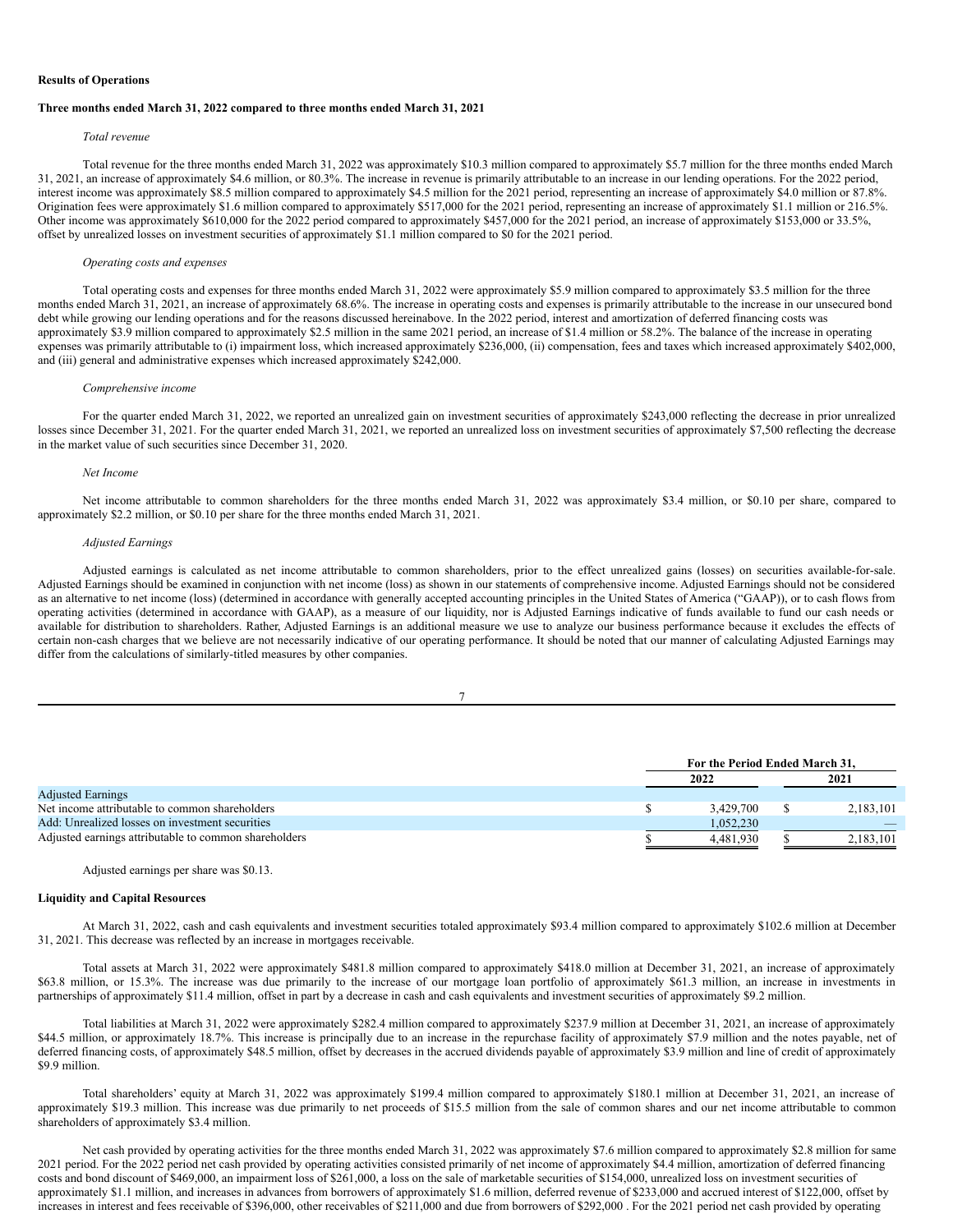activities consisted primarily of net income of \$2.2 million, amortization of deferred financing costs and bond discount of \$244,000, a loss on the sale of investment securities of \$129,000, and increases in accounts payable and accrued expenses of \$164,000, deferred revenue of \$85,000 and advances from borrowers of \$873,000, offset by an increase in interest and fees receivable of \$63,000, other receivables of \$346,000, due from borrowers of \$499,000 and prepaid expenses of \$102,000.

8

Net cash used for investing activities for the three months ended March 31, 2022 was approximately \$48.4 million compared to approximately \$2.1 million for the comparable 2021 period. For the 2022 period, net cash used for investing activities consisted primarily of purchases of investment securities of approximately \$27.5 million, purchases of interests in investment partnerships of approximately \$11.4 million and principal disbursements for mortgages receivable of approximately \$88.7 million, offset by principal collections on mortgages receivable of approximately \$27.1 million, proceeds from the sale of investment securities and proceeds from the sale of real estate owned of \$623,000. For the 2021 period, net cash used for investing activities consisted primarily of principal disbursements for mortgages receivable of approximately \$31.7 million, purchase of an interest in investment partnership of approximately \$1.8 million, purchase of investment securities of approximately \$22.8 million, offset by principal collections on mortgages receivable of approximately \$30.5 million and proceeds from the sale of investment securities of approximately \$23.6 million.

Net cash provided by financing activities for the three months ended March 31, 2022 was approximately \$56.8 million compared to approximately \$1.8 million of cash used for the comparable 2021 period. Net cash provided by financing activities for the 2022 period consists principally of net proceeds from the issuance of fixed rate notes of \$48.2 million, net proceeds from the issuance of common shares of approximately \$15.5 million and net proceeds from repurchase facility of approximately \$7.9 million, offset by repayment of line of credit of approximately \$9.9 million, dividends paid on common shares of approximately \$3.9 million and dividends paid on preferred stock of \$922,000. Net cash used for financing activities for the 2021 period consists principally of dividends paid of approximately \$2.7 million and repayment of mortgage payable of approximately \$768,000, offset by proceeds from the sale of common shares of approximately \$1.5 million and proceeds from our line of credit of approximately \$105,000.

We project anticipated cash requirements for our operating needs as well as cash flows generated from operating activities available to meet these needs. Our shortterm cash requirements primarily include funding of loans and construction draws and payments for usual and customary operating and administrative expenses, such as interest payments on notes payable, employee compensation, sales, marketing expenses and dividends. Based on this analysis, we believe that our current cash balances, and our anticipated cash flows from operations will be sufficient to fund the operations for the next 12 months.

Our long-term cash needs will include principal payments on outstanding indebtedness and funding of new mortgage loans. Funding for long-term cash needs will come from unused net proceeds from financing activities, operating cash flows and proceeds from sales of real estate owned.

From and after the effective date of our REIT election, we intend to pay regular quarterly distributions to holders of our common shares in an amount not less than 90% of our REIT taxable income (determined before the deduction for dividends paid and excluding any net capital gains).

## **Subsequent Events**

On April 4, 2022, we sold an additional \$1,875,000 principal amount of the 2027 Notes pursuant to a partial exercise of the underwriters' over-allotment option in the March 2027 Note Offering (see Note 8 — Financing Transactions) and realized net proceeds of approximately \$1.8 million, after payment of underwriting discounts and commissions and estimated offering expenses.

In April 2022, we granted (i) 98,425 restricted common shares (having a market value of approximately \$500,000) our chief executive officer. One-third of such shares will vest on January 1, 2023, and an additional one-third will vest on each of January 1, 2024 and 2025 and (ii) 7,042 restricted common shares (having a market value of approximately \$35,000) to our vice president of finance and operations. One-third of such shares vested on the date of grant, and an additional one-third will vest on each of April 7, 2023 and 2024. In addition, we increased the base salary for our chief executive officer to \$750,000.

On April 1, 2022, the board of directors declared a dividend of \$0.12 per common share payable on April 18, 2022 to shareholders of record as of April 11, 2022.

From April 1, 2022 through May 3, 2022, we sold an aggregate of 663,765 common shares under our at-the-market offering facility realizing gross proceeds of approximately \$3.4 million.

On April 6, 2022, we received a term sheet for another note offering up to a maximum of \$75 million aggregate principal amount. We expect to make the offering in May 2022.

Management has evaluated subsequent events through May 3, 2022 the date on which the financial statements were available to be issued. Based on the evaluation, no adjustments were required in the accompanying financial statements.

# *Of -Balance Sheet Arrangements*

We are not a party to any off-balance sheet transactions, arrangements or other relationships with unconsolidated entities or other persons that are likely to affect liquidity or the availability of our requirements for capital resources.

9

#### *Contractual Obligations*

As of March 31, 2022, our contractual obligations include unfunded amounts of any outstanding construction loans and unfunded commitments for loans as well as contractual obligations consisting of operating leases for equipment, software licenses and investment in partnerships.

|                               |             | Less than   | $1 - 3$ | $3 - 5$                  | More than                |
|-------------------------------|-------------|-------------|---------|--------------------------|--------------------------|
|                               | Total       | vear        | vears   | vears                    | 5 vears                  |
| Operating lease obligation    | 4,222       | 3,756       | 466     | $\overline{\phantom{a}}$ |                          |
| Investment in partnerships    | 3.743.506   | 3,743,506   | __      | $\overline{\phantom{a}}$ | $\overline{\phantom{a}}$ |
| Unfunded loan commitments     | 115,441,853 | 115,441,853 |         |                          |                          |
| Total contractual obligations | 119.189.581 | 119.189.115 | 466     | $\overline{\phantom{a}}$ | $\overline{\phantom{a}}$ |

## **Critical Accounting Policies and Recent Accounting Pronouncements**

See "Note 2 — Significant Accounting Policies" to the financial statements for explanation of recent accounting pronouncements impacting us included elsewhere in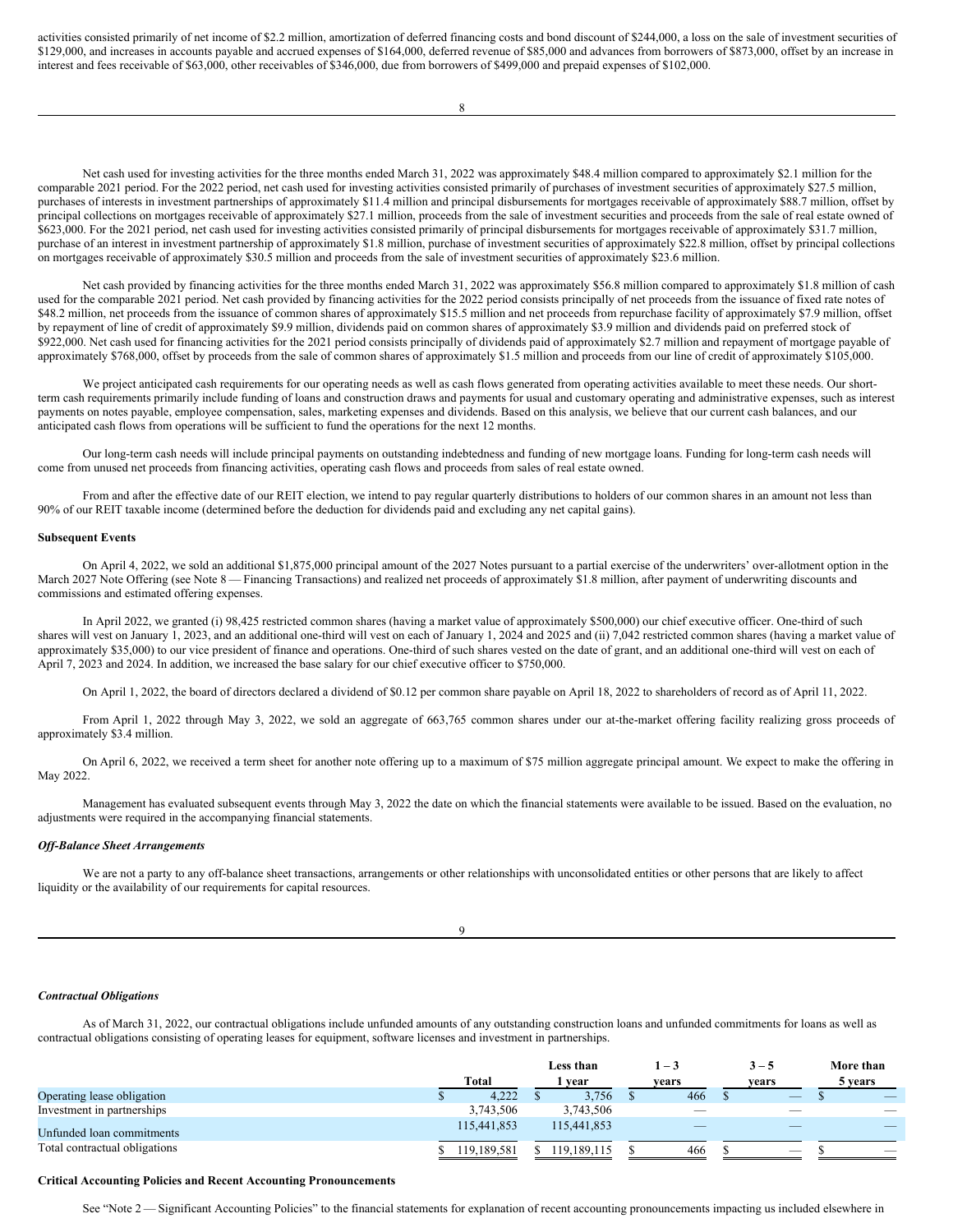this report and in our Annual Report on Form 10-K for the fiscal year ended December 31, 2021.

# **Item 6. EXHIBITS**

# **PART II. OTHER INFORMATION**

| <b>Exhibit No.</b> | <b>Description</b>                                                                                                                                   |
|--------------------|------------------------------------------------------------------------------------------------------------------------------------------------------|
| 31.1               | Chief Executive Officer Certification as required under section 302 of the Sarbanes Oxley Act *                                                      |
| 31.2               | Chief Financial Officer Certification as required under section 302 of the Sarbanes Oxley Act *                                                      |
| 32.1               | Chief Executive Officer Certification pursuant to 18 U.S.C. section 1350 as adopted pursuant to section 906 of the Sarbanes Oxley Act <sup>***</sup> |
| 101.INS            | XBRL Instance Document *                                                                                                                             |
| 101.SCH            | XBRL Taxonomy Extension Schema Document *                                                                                                            |
| 101.CAL            | XBRL Taxonomy Extension Calculation Linkbase Document *                                                                                              |
| 101.DEF            | XBRL Taxonomy Extension Definition Linkbase Document *                                                                                               |
| 101.LAB            | XBRL Taxonomy Extension Label Linkbase Document *                                                                                                    |
| 101.PRE            | XBRL Taxonomy Extension Presentation Linkbase Document *                                                                                             |
| 104                | Cover Page Interactive Data File - the cover page XBRL tags are embedded within the Inline XBRL document.*                                           |

\* Filed herewith.

\*\*\* Furnished, not filed, in accordance with item  $601(32)(ii)$  of Regulation S-K.

10

# **SIGNATURES**

Pursuant to the requirements of the Securities Exchange Act of 1934, the Registrant has duly caused this report to be signed on its behalf by the undersigned thereunto duly authorized.

Date: May 27, 2022 By: /s/ John L. Villano

SACHEM CAPITAL CORP.

John L. Villano, CPA President, Chief Executive Officer (Principal Executive Officer) and Chief Financial Officer (Principal Accounting Officer)

11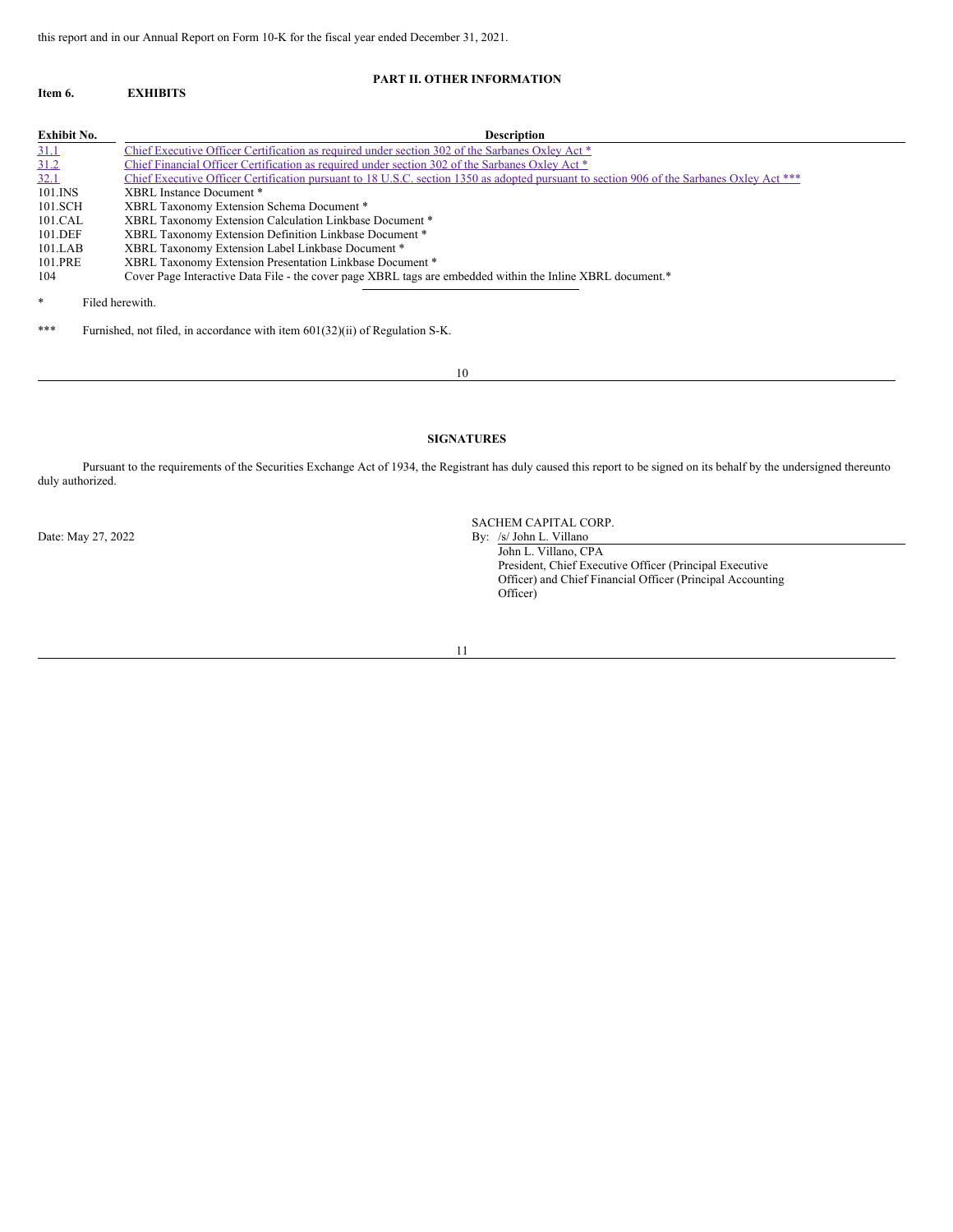## **Rule 13a-14(a)/15d-14(a) Certification**

### <span id="page-8-0"></span>I, John L. Villano, certify that:

1. I have reviewed this Amendment No. 1 to the quarterly report on Form 10-Q of Sachem Capital Corp.;

2. Based on my knowledge, this report does not contain any untrue statement of a material fact or omit to state a material fact necessary to make the statements made, in light of the circumstances under which such statements were made, not misleading with respect to the period covered by this report;

3. Based on my knowledge, the financial statements, and other financial information included in this report, fairly present in all material respects the financial condition, results of operations and cash flows of the registrant as of, and for, the periods presented in this report;

4. The registrant's other certifying officer(s) and I are responsible for establishing and maintaining disclosure controls and procedures (as defined in Exchange Act Rules 13a-15(e) and 15d-15(e)) and internal control over financial reporting (as defined in Exchange Act Rules 13a-15(f) and 15d-15(f)) for the registrant and have:

(a) Designed such disclosure controls and procedures, or caused such disclosure controls and procedures to be designed under our supervision, to ensure that material information relating to the registrant, including its consolidated subsidiaries, is made known to us by others within those entities, particularly during the period in which this report is being prepared;

(b) Designed such internal control over financial reporting, or caused such internal control over financial reporting to be designed under our supervision, to provide reasonable assurance regarding the reliability of financial reporting and the preparation of financial statements for external purposes in accordance with generally accepted accounting principles;

(c) Evaluated the effectiveness of the registrant's disclosure controls and procedures and presented in this report our conclusions about the effectiveness of the disclosure controls and procedures, as of the end of the period covered by this report, based on such evaluation; and

(d) Disclosed in this report any change in the registrant's internal control over financial reporting that occurred during the registrant's most recent fiscal quarter (the registrant's fourth fiscal quarter in the case of an annual report) that has materially affected, or is reasonably likely to materially affect, the registrant's internal control over financial reporting; and

5. The registrant's other certifying officer(s) and I have disclosed, based on the most recent evaluation of internal control over financial reporting, to the registrant's auditors and the audit committee of the registrant's board of directors (or persons performing the equivalent functions):

(a) All significant deficiencies and material weaknesses in the design or operation of internal control over financial reporting which are reasonably likely to adversely affect the registrant's ability to record, process, summarize and report financial information; and

(b) Any fraud, whether or not material, that involves management or other employees who have a significant role in the registrant's internal control over financial reporting.

Date: May 27, 2022

/s/ John L. Villano John L. Villano, CPA Chief Executive Officer and President (Principal Executive Officer)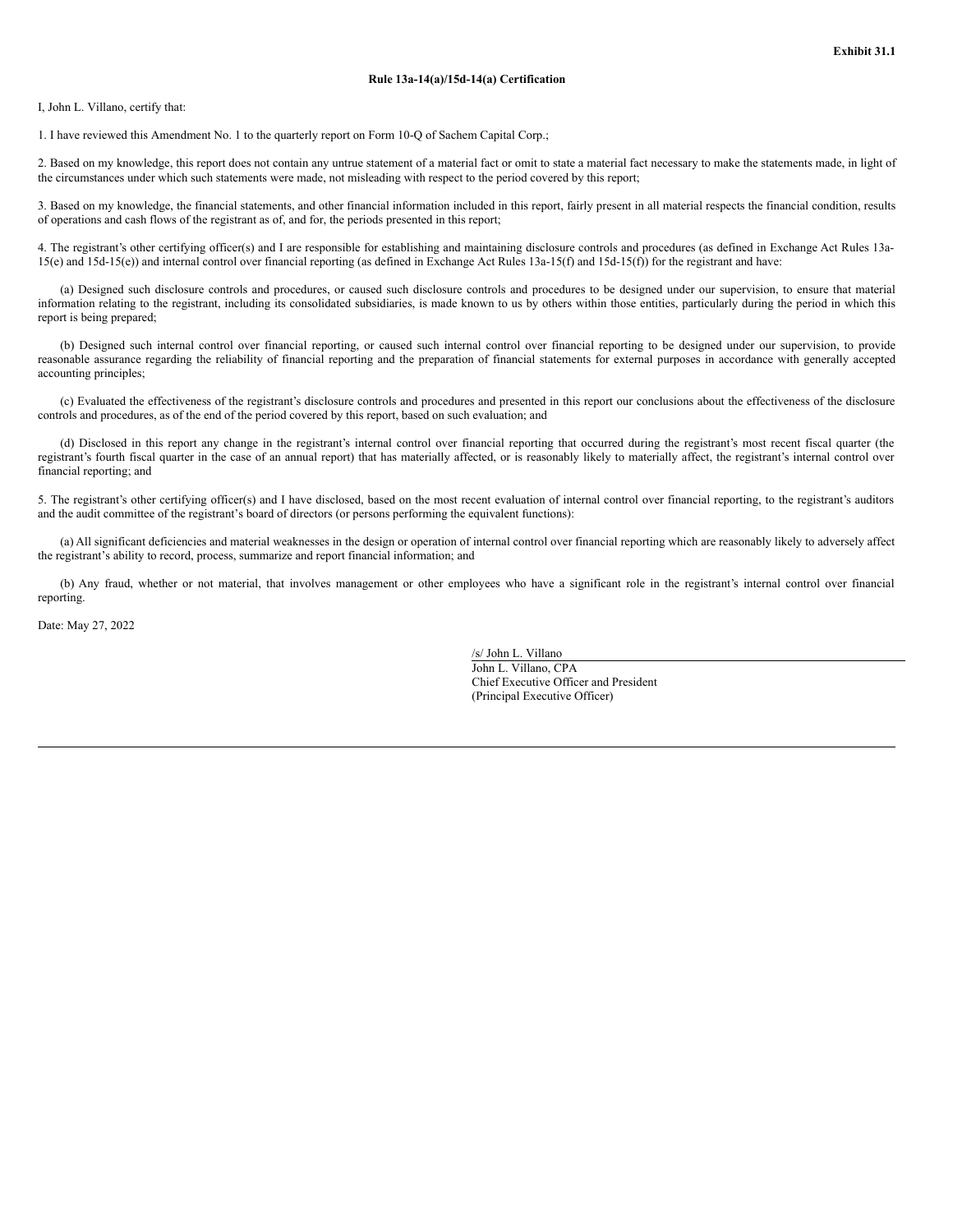## **Rule 13a-14(a)/15d-14(a) Certification**

### <span id="page-9-0"></span>I, John L. Villano, certify that:

1. I have reviewed this Amendment No. 1 to the quarterly report on Form 10-Q of Sachem Capital Corp.;

2. Based on my knowledge, this report does not contain any untrue statement of a material fact or omit to state a material fact necessary to make the statements made, in light of the circumstances under which such statements were made, not misleading with respect to the period covered by this report;

3. Based on my knowledge, the financial statements, and other financial information included in this report, fairly present in all material respects the financial condition, results of operations and cash flows of the registrant as of, and for, the periods presented in this report;

4. The registrant's other certifying officer(s) and I are responsible for establishing and maintaining disclosure controls and procedures (as defined in Exchange Act Rules 13a-15(e) and 15d-15(e)) and internal control over financial reporting (as defined in Exchange Act Rules 13a-15(f) and 15d-15(f)) for the registrant and have:

(a) Designed such disclosure controls and procedures, or caused such disclosure controls and procedures to be designed under our supervision, to ensure that material information relating to the registrant, including its consolidated subsidiaries, is made known to us by others within those entities, particularly during the period in which this report is being prepared;

(b) Designed such internal control over financial reporting, or caused such internal control over financial reporting to be designed under our supervision, to provide reasonable assurance regarding the reliability of financial reporting and the preparation of financial statements for external purposes in accordance with generally accepted accounting principles;

(c) Evaluated the effectiveness of the registrant's disclosure controls and procedures and presented in this report our conclusions about the effectiveness of the disclosure controls and procedures, as of the end of the period covered by this report, based on such evaluation; and

(d) Disclosed in this report any change in the registrant's internal control over financial reporting that occurred during the registrant's most recent fiscal quarter (the registrant's fourth fiscal quarter in the case of an annual report) that has materially affected, or is reasonably likely to materially affect, the registrant's internal control over financial reporting; and

5. The registrant's other certifying officer(s) and I have disclosed, based on the most recent evaluation of internal control over financial reporting, to the registrant's auditors and the audit committee of the registrant's board of directors (or persons performing the equivalent functions):

(a) All significant deficiencies and material weaknesses in the design or operation of internal control over financial reporting which are reasonably likely to adversely affect the registrant's ability to record, process, summarize and report financial information; and

(b) Any fraud, whether or not material, that involves management or other employees who have a significant role in the registrant's internal control over financial reporting.

Date: May 27, 2022

/s/John L. Villano John L. Villano, CPA Chief Financial Officer (Principal Accounting and Financial Officer)